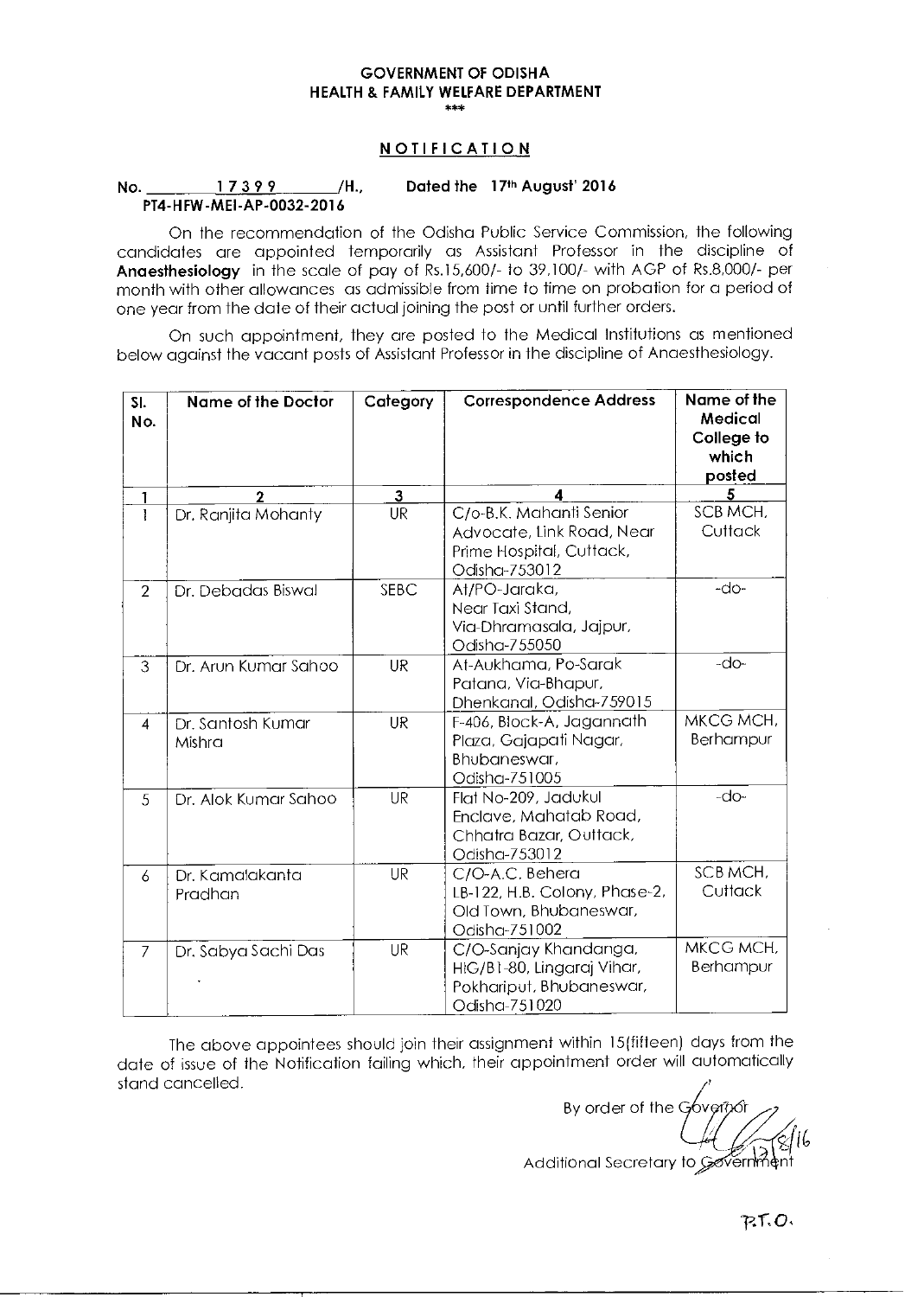# **Memo No- 1 7 4 0 0 /H., Dated the 17th August' 2016**

Copy forwarded for information and necessary action to the:

- 1. Principal AG(A&E), Odisha, Bhubaneswar.<br>2. Secretary, OPSC, Odisha, Cuttack.
- 2. Secretary, OPSC, Odisha, Cuttack.<br>3. G.A.(S&E)/G.A.(CCR) Department.
- 3. G.A.(S&E)/G.A.(CCR) Department.
- 4. P.S. to Chief Minister, Odisha/P.S. to Minister, Health & Family Welfare., Odisha/
- O.S.D. to Chief Secretary, Odisha/P.S. to Principal Secretary to Government, Health & F.W., Department.
- 5. Director, Medical Education & Training, Odisha, Bhubaneswar / Director, VIMSAR, Burla/DHS, Odisha, Bhubaneswar/Dean & Principal, SCB MC, Cuttack/MKCG, MC, Berhampur/VIMSAR, Burla/Superintendent, SCB MCH, Cuttack/MKCG MCH, Berhampur/VIMSAR, Burla/Supdt., SVPPGIP, Cuttack/Joint Director(SHRMU), 0/o the DHS, Odisha, Bhubaneswar/Doctors Concerned.
- 6. Head, Portal Group, IT Centre, Secretariat with a request to post the Notification in website: http://www.odisha.gov.in/health portal/index.html for general information.
- 7. MS-I/MS-II Section/Conf. & Proceeding Section/I.T. Cell/ME-I Section (GF-10 Spare copies), Health & Family Welfare Department.

Additional Secretary to Government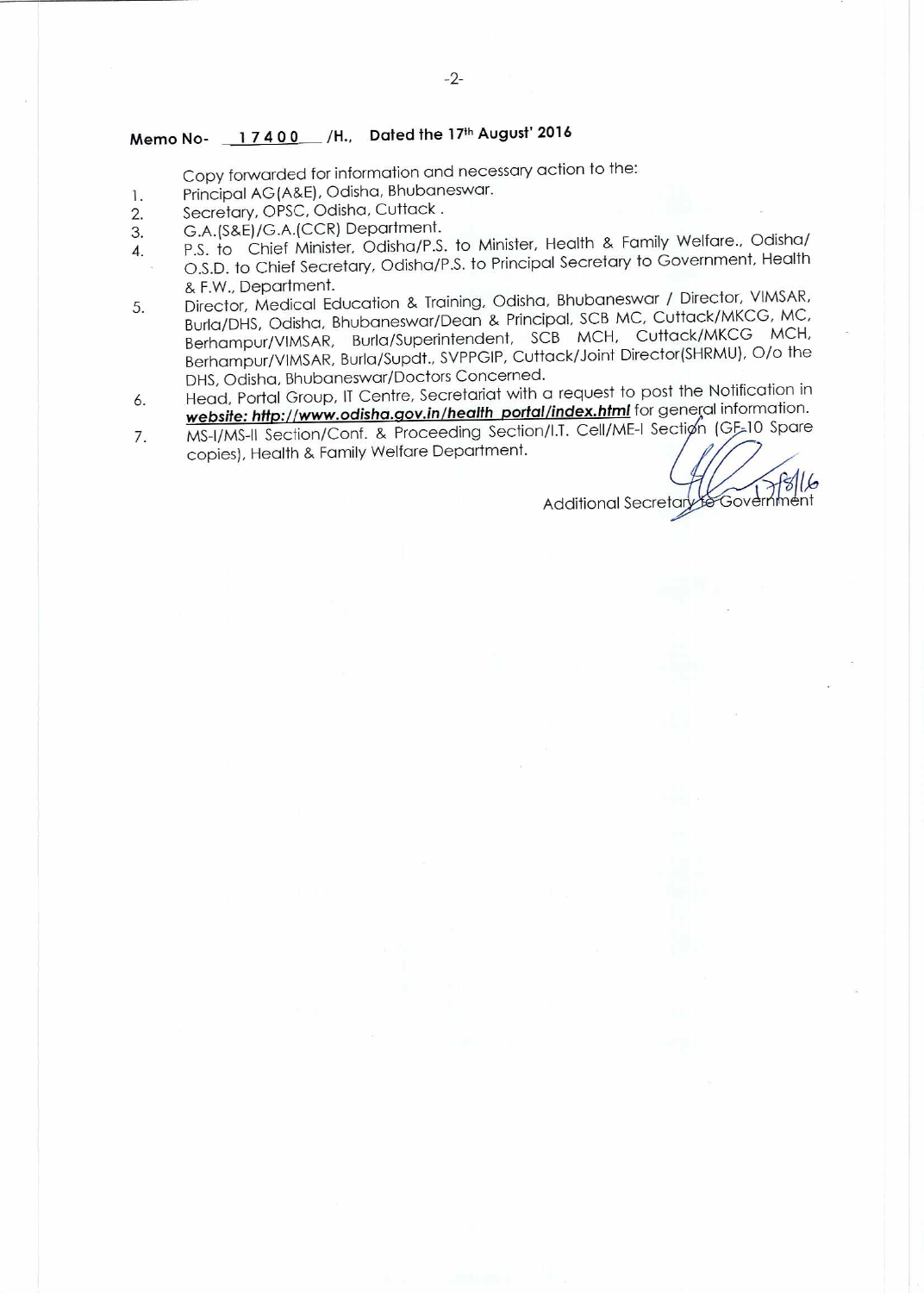#### **NOTIFICATION**

# **No. 17401 /H. Dated the** 17th August' 2016

### PT4-HFW-mEi-AP-0032-2016

On the recommendation of the Odisha Public Service Commission, the following candidates are appointed temporarily as Assistant Professor in the discipline of **F.M.T.**  in the scale of pay of Rs.15,600/- to 39,100/- with AGP of Rs.8,000/- per month with other allowances as admissible from time to time on probation for a period of one year from the date of their actual joining the post or until further orders.

On such appointment, they are posted to the Medical Institutions as mentioned below against the vacant posts of Assistant Professor in the discipline of F.M.T.

| SI.<br>No.   | <b>Name of the Doctor</b> | Category                                  | Correspondence<br><b>Address</b>                                                                                   | Name of the<br>Medical<br>College to<br>which posted |
|--------------|---------------------------|-------------------------------------------|--------------------------------------------------------------------------------------------------------------------|------------------------------------------------------|
| $\mathbf{1}$ | $\overline{2}$            | 3                                         | 4                                                                                                                  |                                                      |
|              | Dr. Seema Perei           | SC.<br>(Selected<br>under UR<br>category) | W/O-Dr. Rathi Kanta<br>Kumbhar<br>JTQ5, Jyotivihar,<br>Sambalpur University,<br>Burla, Sambalpur,<br>Odisha-768019 | SCB MCH,<br>Cuttack                                  |
| 2            | Dr. Hemanta Panigrahi     | UR                                        | Rama Nagar, 2 <sup>nd</sup><br>Lane, Behind Ganjam<br>Club, Kampalli,<br>Berhampur, Ganjam,<br>Odisha-760004       | MKCG MCH,<br>Berhampur                               |
| 3            | Dr. Manoj Kumar Hansda    | <b>ST</b>                                 | B.K. Rout Building,<br><b>Plot 351GA</b><br>Kalinganagar-2,<br>Ghatikia,<br>Bhubaneswar,<br>Odisha-751003          | SCB MCH,<br>Cuttack                                  |

The above appointees should join their assignment within 15(fifteen) days from the date of issue of the Notification failing which, their appointment order will automatically stand cancelled.

By order of the Governor Additional Secretary to Covernment

P.T.0: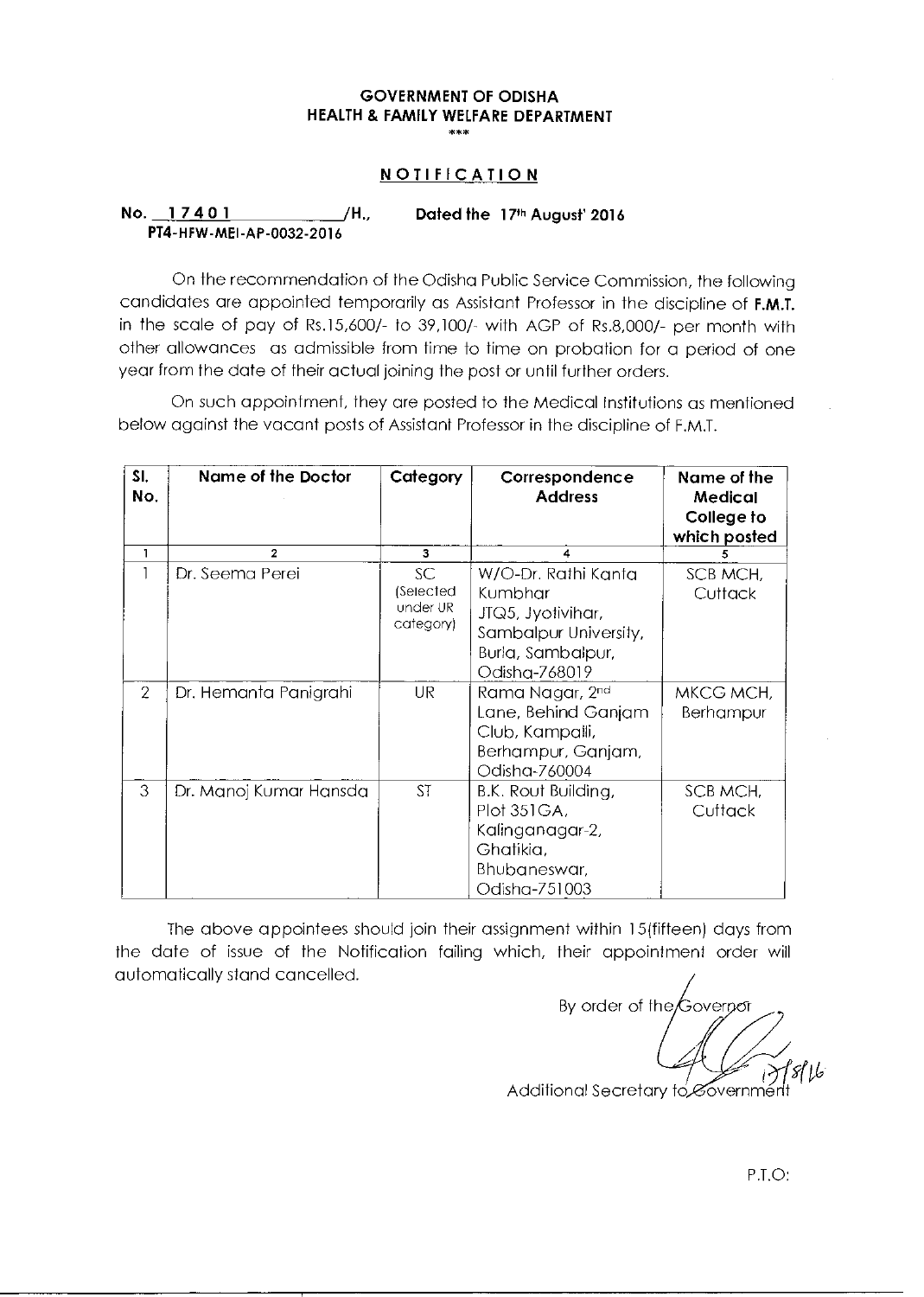# **Memo No- 1 7 4 0 2 /H., Dated** the 17th **August' 2016**

Copy forwarded for information and necessary action to the:

- 1. Principal AG(A&E), Odisha, Bhubaneswar.
- 2. Secretary, OPSC, Odisha, Cuttack.<br>3. G.A.(S&E)/G.A.(CCR) Department.
- 3. G.A.(S&E)/G.A.(CCR) Department.
- 4. P.S. to Chief Minister, Odisha/P.S. to Minister, Health & Family Welfare., Odisha/
- O.S.D. to Chief Secretary, Odisha/P.S. to Principal Secretary to Government, Health & F.W., Department.
- 5. Director, Medical Education & Training, Odisha, Bhubaneswar / Director, VIMSAR, Burla/DHS, Odisha, Bhubaneswar/Dean & Principal, SCB MC, Cuttack/MKCG, MC, Berhampur/VIMSAR, Burla/Superintendent, SCB MCH, Cuttack/MKCG MCH, Berhampur/VIMSAR, Burla/Supdt., SVPPGIP, Cuttack/Joint Director(SHRMU), 0/o the DHS, Odisha, Bhubaneswar/Doctors Concerned.
- 6. Head, Portal Group, IT Centre, Secretariat with a request to post the Notification in **website: http://www.odisha.gov.in/health portal/index.html** for general information. information.
- miormanon.<br>7. MS-I/MS-II Section/Conf. & Proceeding Section/I.T. Cell/ME-I Section (GE-10) Spare copies), Health & Family Welfare Department.

 $8116$ 

Additional Secretary to Government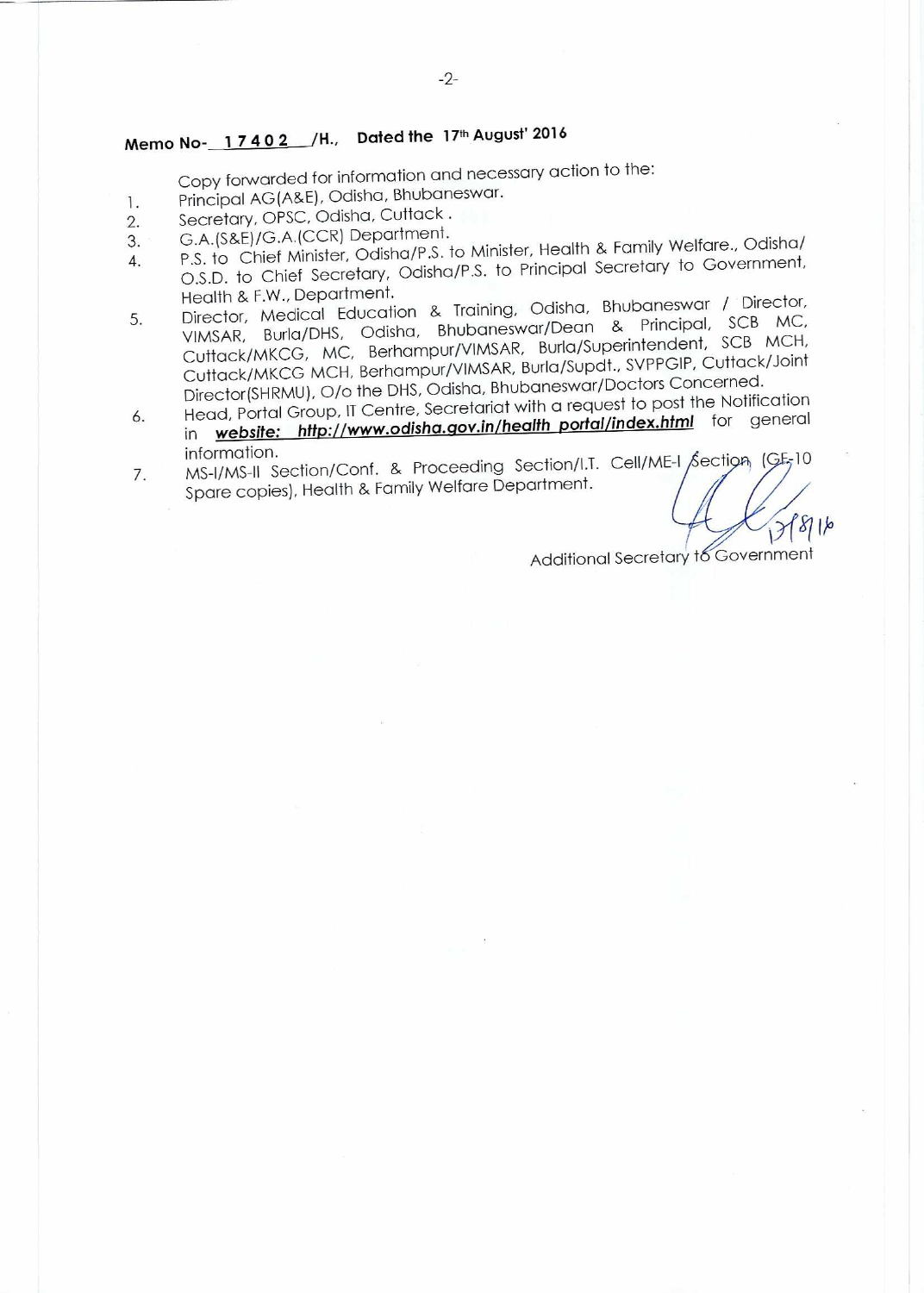### **NOTIFICATION**

#### **No. 1 7 4 0 3 /H., Dated the 17th August' 2016**  PT4-HFW-MEI-AP-0032-2016

On the recommendation of the Odisha Public Service Commission, the following candidates are appointed temporarily as Assistant Professor in the discipline of Psychiatry in the scale of pay of Rs.15,600/- to 39,100/- with AGP of Rs.8,000/- per month with other allowances as admissible from time to time on probation for a period of one year from the date of their actual joining the post or until further orders.

On such appointment, they are posted to the Medical Institutions as mentioned below against the vacant posts of Assistant Professor in the discipline of Psychiatry.

| SI.<br>No | <b>Name of the Doctor</b>    | Category | Correspondence<br><b>Address</b>                                                                | Name of the<br><b>Medical College</b><br>to which posted |
|-----------|------------------------------|----------|-------------------------------------------------------------------------------------------------|----------------------------------------------------------|
|           |                              |          |                                                                                                 |                                                          |
|           | Dr. Bhakta Bandhu Das        | SC.      | C/O-Padmanav Das,<br>At-Nandipada,<br>Po-Mareigaon,<br>Via-Hatadihi, Keonjhar,<br>Odisha-758083 | SCB MCH,<br>Cuttack                                      |
| 2         | Dr. Birendra Narayan<br>Naik | UR       | NNN/13, Civil Township,<br>Rourkeal, Sundargarh,<br>Odisha-769004                               | SCB MCH,<br>Cuttack                                      |

The above appointees should join their assignment within 15(fifteen) days from the date of issue of the Notification failing which, their appointment order will automatically stand cancelled.

By order of the Governor Additional Secretary to Government

#### Memo No- 1 7 4 0 4 /H., Dated the 17th August' 2016

- Copy forwarded for information and necessary action to the:
- 1. Principal AG (A&E), Odisha, Bhubaneswar.
- 2. Secretary, OPSC, Odisha, Cuttack.
- 3. G.A.(S&E)/G.A.(CCR) Department.
- 4. P.S. to Chief Minister, Odisha/P.S. to Minister, Health & Family Welfare., Odisha/ O.S.D. to Chief Secretary, Odisha/P.S. to Principal Secretary to Government, Health & F.W., Department.
- 5. Director, Medical Education & Training, Odisha, Bhubaneswar / Director, VIMSAR, Burla/DHS, Odisha, Bhubaneswar/Dean & Principal, SCB MC, Cuttack/MKCG, MC, Berhampur/VIMSAR, Burla/Superintendent, SCB MCH, Cuttack/MKCG MCH, Berhampur/VIMSAR, Burla/Supdt., SVPPGIP, Cuttack/Joint Director(SHRMU), 0/o the DHS, Odisha, Bhubaneswar/Doctors Concerned.
- 6. Head, Portal Group, IT Centre, Secretariat with a request to post the Notification in website: http://www.odisha.gov.in/health\_portal/index.html for general information.
- 7. MS-1/MS-II Section/Conf. & Proceeding Section/I.T. Cell/ME-I Section (GF-)0 Spare copies), Health & Family Welfare Department.

Additional Secretary to Government 8/18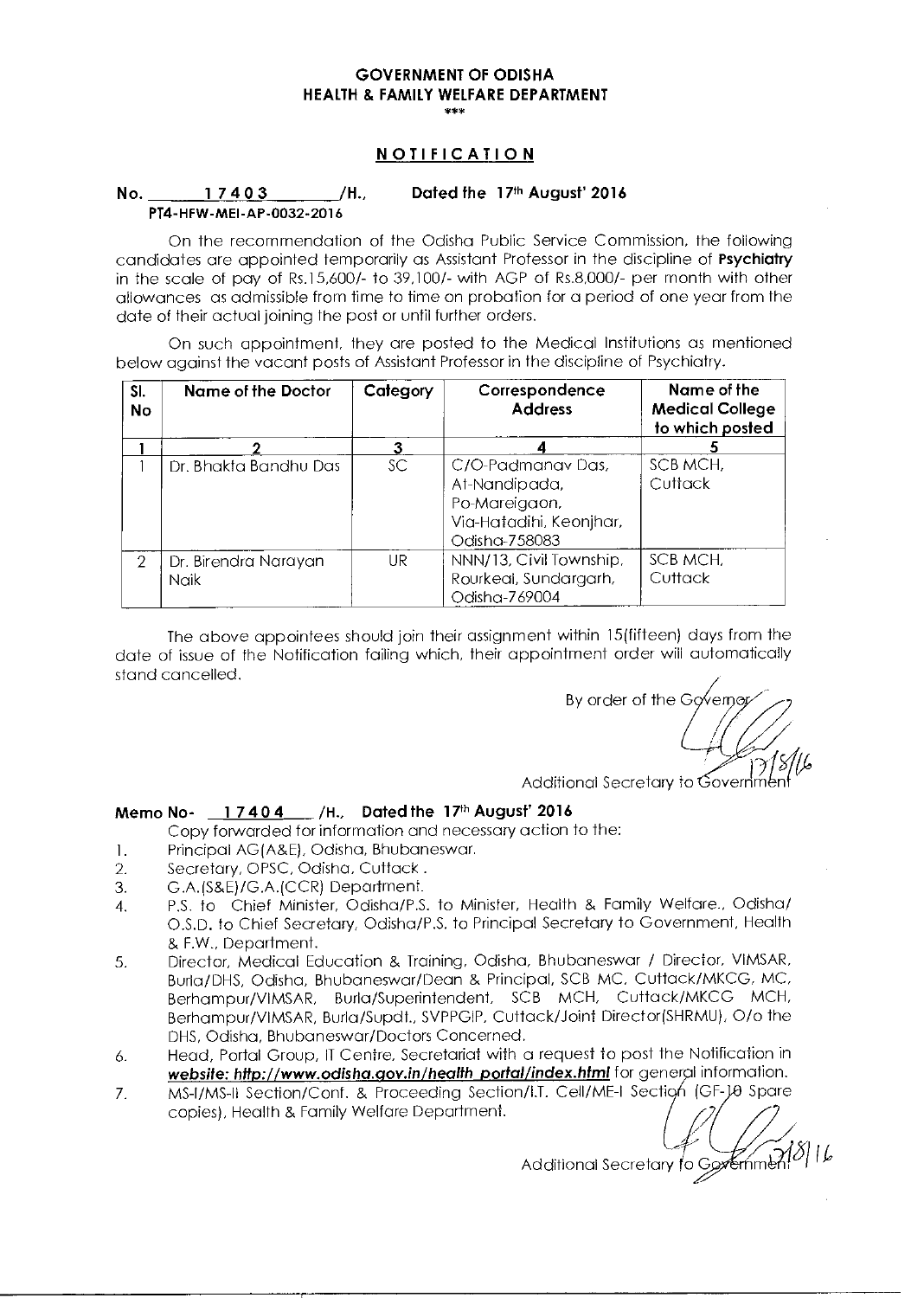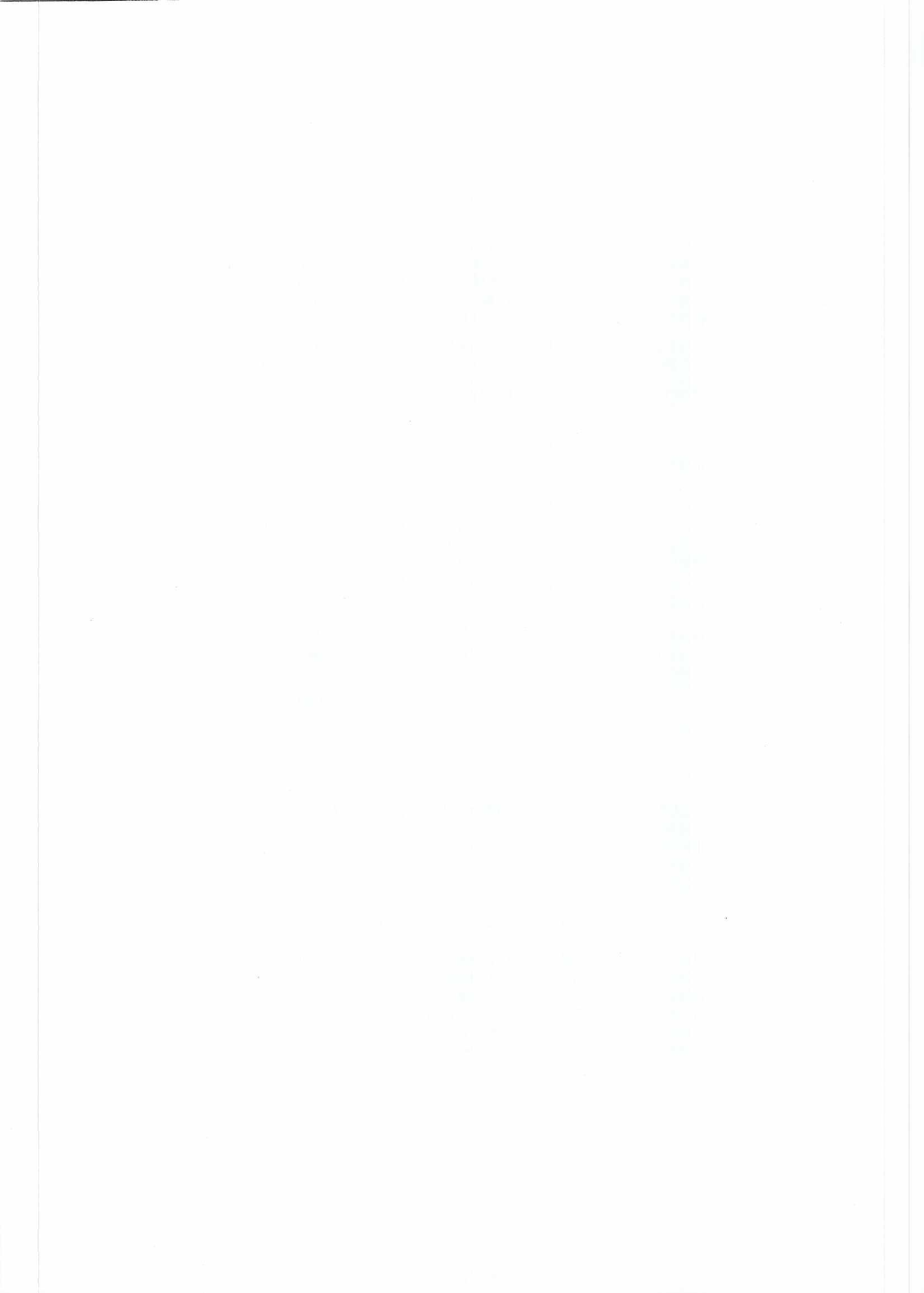#### NOTIFICATION

### No. 17405 /H., Dated the 17th August' 2016 PT4- H FW-MEI-AP-0032-2016

On the recommendation of the Odisha Public Service Commission, the following candidates are appointed temporarily as Assistant Professor in the discipline of Pharmacology in the scale of pay of Rs.15,600/- to 39,100/- with AGP of Rs.8,000/- per month with other allowances as admissible from time to time on probation for a period of one year from the date of their actual joining the post or until further orders.

On such appointment, they are posted to the Medical Institutions as mentioned below against the vacant posts of Assistant Professor in the discipline of Pharmacology.

| SI.<br>No.    | Name of the Doctor           | Category  | <b>Correspondence Address</b>                                                                            | Name of the<br>Medical<br>College to<br>which posted |
|---------------|------------------------------|-----------|----------------------------------------------------------------------------------------------------------|------------------------------------------------------|
|               | 2                            | 3         |                                                                                                          |                                                      |
|               | Dr. Rajlaxmi Upadhyay        | UR.       | C/O-Dr. Manasaranjan<br>Upadhyay<br>2nd Floor, Plot No-D/54,<br>Sector-7, CDA, Cuttack,<br>Odisha-753014 | SCB MCH,<br>Cuttack                                  |
| $\mathcal{P}$ | Dr. Pradyut Kumar<br>Pradhan | <b>ST</b> | Department of<br>Pharmacology,<br>MKCG MC Berhampur,<br>Ganjam, Odisha-760004                            | MKCG MCH,<br>Berhampur                               |

The above appointees should join their assignment within 15(fifteen) days from the date of issue of the Notification failing which, their appointment order will automatically stand cancelled.

By order of the  $\&$  overnor

Additional Secretary to Government

## Memo No-  $17406$  /H., Dated the 17th August' 2016

Copy forwarded for information and necessary action to the:

- 1. Principal AG (A&E), Odisha, Bhubaneswar.
- 2. Secretary, OPSC, Odisha, Cuttack .
- 3. G.A.(S&E)/G.A.(CCR) Department.
- 4. P.S. to Chief Minister, Odisha/P.S. to Minister, Health & Family Welfare., Odisha/ O.S.D. to Chief Secretary, Odisha/P.S. to Principal Secretary to Government, Health & F.W., Department.
- 5. Director, Medical Education & Training, Odisha, Bhubaneswar / Director, VIMSAR, Burla/DHS, Odisha, Bhubaneswar/Dean & Principal, SCB MC, Cuttack/MKCG, MC, Berhampur/VIMSAR, Burla/Superintendent, SCB MCH, Cuttack/MKCG MCH, Berhampur/VIMSAR, Burla/Supdt., SVPPGIP, Cuttack/Joint Director(SHRMU), 0/o the DHS, Odisha, Bhubaneswar/Doctors Concerned.
- 6. Head, Portal Group, IT Centre, Secretariat with a request to post the Notification in website: http://www.odisha.gov.in/health portal/index.html for general information.
- 7. MS-I/MS-II Section/Conf. & Proceeding Section/I.T. Cell/ME-I Section/(GF-J0 Spare copies), Health & Family Welfare Department.

Additional Secretary to Govern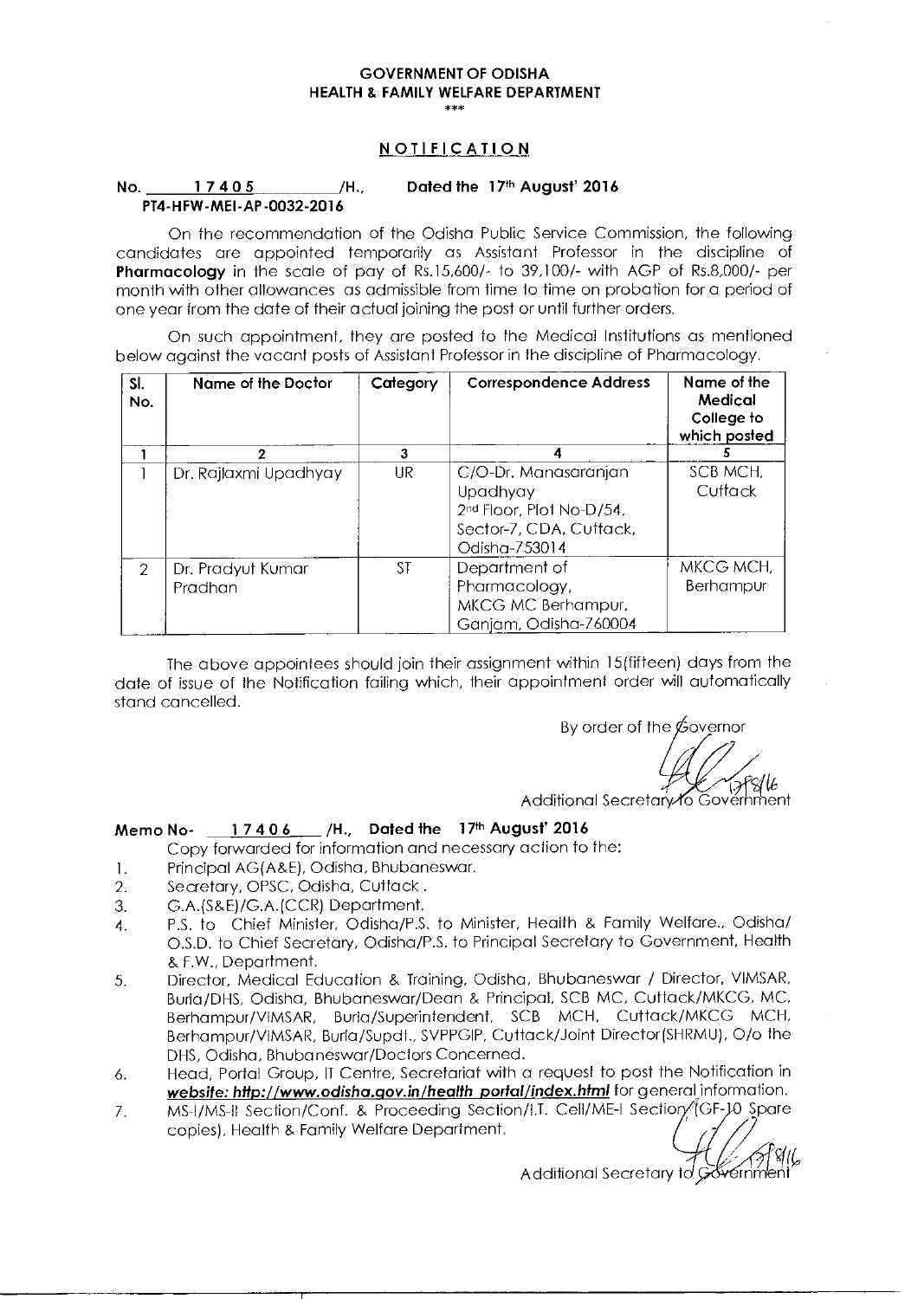| The Control of               | A Falled                                                                                                                                          |               | $\mathbb{R}^+$                                                                                                                                                                                                                                                                                                                     |
|------------------------------|---------------------------------------------------------------------------------------------------------------------------------------------------|---------------|------------------------------------------------------------------------------------------------------------------------------------------------------------------------------------------------------------------------------------------------------------------------------------------------------------------------------------|
|                              | 20 Million<br>केन <sub>स</sub><br>and the<br><b>Allen Art</b><br>a Alban                                                                          |               | - 140<br><b>AD</b><br>W.<br>$\mathbf{E}_{\mathrm{eff}}$                                                                                                                                                                                                                                                                            |
|                              | 945.00<br>t Gen                                                                                                                                   |               | Ŕ.<br>þа                                                                                                                                                                                                                                                                                                                           |
|                              | the co<br>$\sim$ 10                                                                                                                               |               |                                                                                                                                                                                                                                                                                                                                    |
| $\bar{\Sigma}$               |                                                                                                                                                   |               | e plis                                                                                                                                                                                                                                                                                                                             |
|                              | The Control                                                                                                                                       | $\mathcal{C}$ | P<br>a).                                                                                                                                                                                                                                                                                                                           |
| al C<br>ă.                   |                                                                                                                                                   |               | IV I<br>$\mathcal{L}_{\text{max}}$                                                                                                                                                                                                                                                                                                 |
| o m                          | all and the<br>per control                                                                                                                        | ٠             | dj.<br>n m                                                                                                                                                                                                                                                                                                                         |
|                              |                                                                                                                                                   |               | $\mathcal{L} = \begin{bmatrix} 1 & 0 & 0 \\ 0 & 1 & 0 \\ 0 & 0 & 0 \\ 0 & 0 & 0 \\ 0 & 0 & 0 \\ 0 & 0 & 0 \\ 0 & 0 & 0 & 0 \\ 0 & 0 & 0 & 0 \\ 0 & 0 & 0 & 0 \\ 0 & 0 & 0 & 0 & 0 \\ 0 & 0 & 0 & 0 & 0 \\ 0 & 0 & 0 & 0 & 0 \\ 0 & 0 & 0 & 0 & 0 & 0 \\ 0 & 0 & 0 & 0 & 0 & 0 \\ 0 & 0 & 0 & 0 & 0 & 0 & 0 \\ 0 & 0 & 0 & 0 & 0 &$ |
| MADE CONTRACTOR AND ARRESTS. | <b>Carlos</b><br>96 F                                                                                                                             |               |                                                                                                                                                                                                                                                                                                                                    |
| $\sim 10-10$                 | $\mathcal{L}$<br>Œ<br>$\overline{1}$                                                                                                              |               | P)<br>$\frac{1}{2}$                                                                                                                                                                                                                                                                                                                |
|                              | na militar s<br>and the<br>$\begin{array}{ccc} \text{I} & \text{I} & \text{I} \end{array}$<br>$\mathbb{R}^{n \times n}$ .<br>$\mathbb{R}^n$ , and |               | <b>CONTRACT</b><br>Ja<br>193                                                                                                                                                                                                                                                                                                       |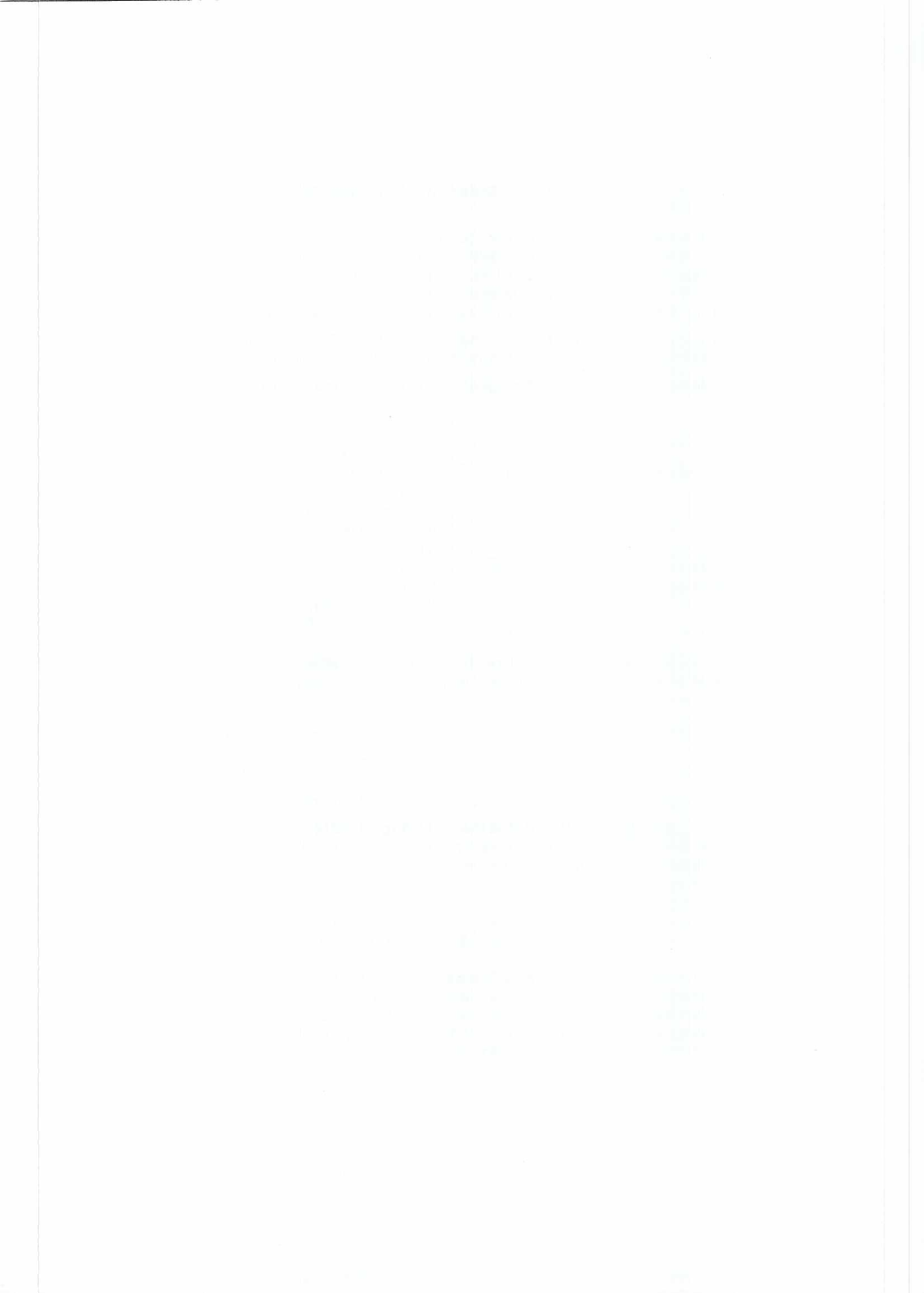#### **NOTIFICATION**

## **No. 1 7 4 0 7 /H., Dated the 17th August' 2016**

#### PT4-HFW-MEI-AP-0032-2016

On the recommendation of the Odisha Public Service Commission, the following candidates are appointed temporarily as Assistant Professor in the discipline of **S.P.M.**  in the scale of pay of Rs.15,600/- to 39,100/- with AGP of Rs.8,000/- per month with other allowances as admissible from time to time on probation for a period of one year from the date of their actual joining the post or until further orders.

On such appointment, they are posted to the Medical Institutions as mentioned below against the vacant posts of Assistant Professor in the discipline of S.P.M.

| SI.<br><b>No</b> | <b>Name of the Doctor</b> | Category  | <b>Correspondence Address</b>                                                                           | Name of the<br>Medical<br>College to<br>which posted |
|------------------|---------------------------|-----------|---------------------------------------------------------------------------------------------------------|------------------------------------------------------|
| 1                | $\mathbf{2}$              | 3         | 4                                                                                                       |                                                      |
| 1                | Dr. Dipanweeta Routray    | <b>UR</b> | Flat No-1/D, Snehalata<br>House Phase-II, Jagannath<br>Lane, Cuttack,<br>Odisha-753012                  | SCB MCH.<br>Cuttack                                  |
| $\overline{2}$   | Dr. Manoranjan Jena       | <b>UR</b> | Aurobinda Naar,<br>Mahisapat, Dhenkanal,<br>Odisha-759001                                               | $-do-$                                               |
| 3                | Dr. Debasish Bebartta     | <b>UR</b> | Brahma Nagar,<br>2 <sup>nd</sup> Line, Berhampur,<br>Ganjam,<br>Odisha-760001                           | $-dO-$                                               |
| 4                | Dr. Bharati Panda         | <b>UR</b> | At-R-7/B-2, J.M. Colony,<br>PO-Budharaja,<br>Sambalpur,<br>Odisha-768004                                | $-do-$                                               |
| 5                | Dr. Sangeeta Das          | <b>UR</b> | Sri Krishna Vihar, Last Lane,<br>Ambapua, Berhampur,<br>Ganjam, Odisha-760010                           | <b>MKCG</b><br>MCH,<br>Berhampur                     |
| 6                | Dr. Suchitra Rani Haldar  | SC        | Jayaprakash Nagar,<br>1st Lane, Berhampur,<br>Ganjam,<br>Odisha-760010                                  | -do-                                                 |
| $\overline{7}$   | Dr. Kulwant Lakra         | <b>ST</b> | Qr No-3/13, Type 4,<br>Po-Chakkargaon,<br>Port Blair, South Andaman,<br>Andaman Nicobar ISLA-<br>744112 | $-do-$                                               |

The above appointees should join their assignment within 15 (fifteen) days from the date of issue of the Notification failing which, their appointment order will automatically stand cancelled.

By order of the Additional Secretar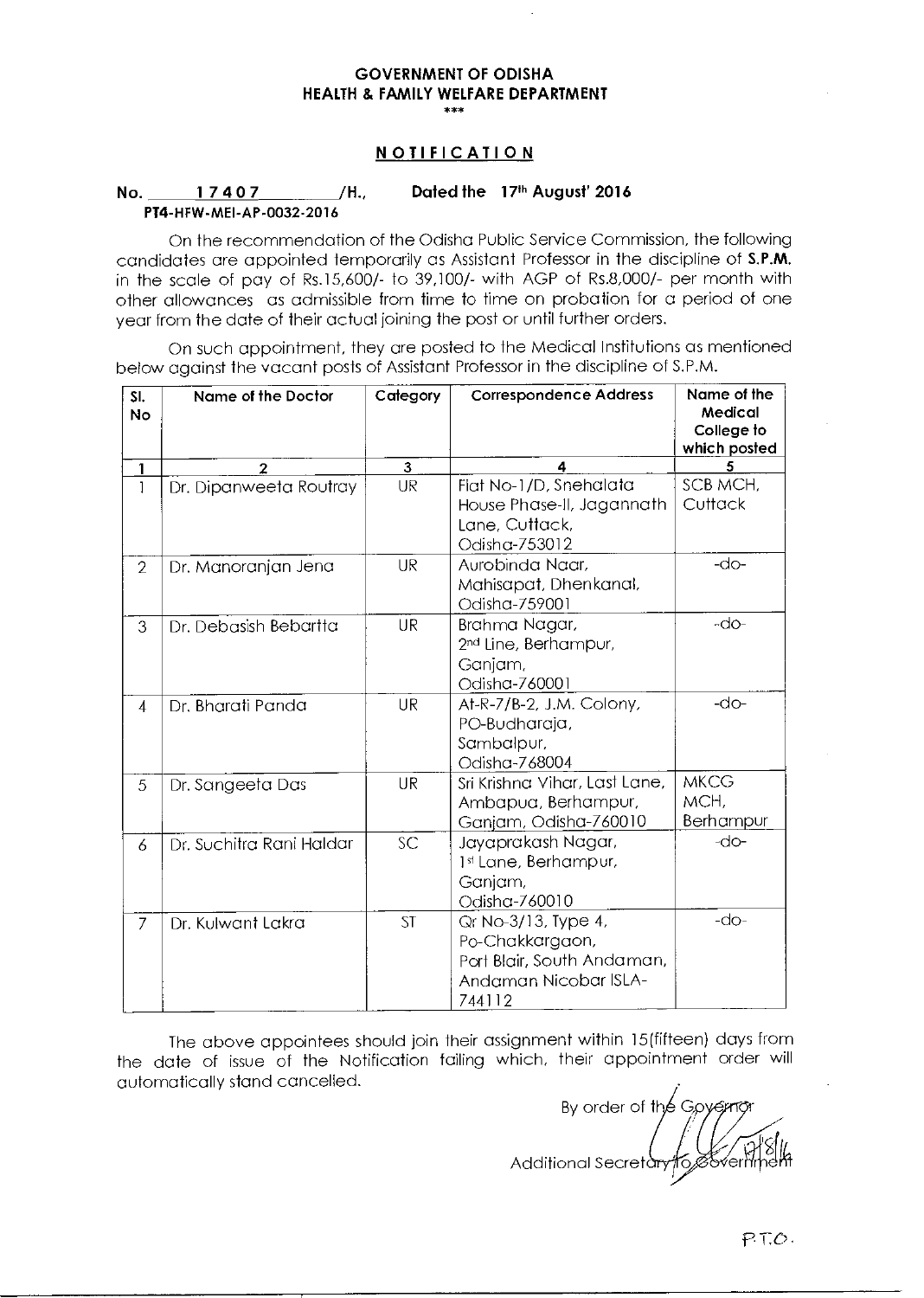# **Memo No- 1 7 4 0 8 /H., Dated the 17th August' 2016**

Copy forwarded for information and necessary action to the:

- 1. Principal AG(A&E), Odisha, Bhubaneswar.
- 2. Secretary, OPSC, Odisha, Cuffack .
- 3. G.A.(S&E)/G.A.(CCR) Department.
- 4. P.S. to Chief Minister, Odisha/P.S. to Minister, Health & Family Welfare., Odisha/ O.S.D. to Chief Secretary, Odisha/P.S. to Principal Secretary to Government, Health & F.W., Department.
- 5. Director, Medical Education & Training, Odisha, Bhubaneswar / Director, VIMSAR, Burla/DHS, Odisha, Bhubaneswar/Dean & Principal, SCB MC, Cuttack/MKCG, MC, Berhampur/VIMSAR, Burla/Superintendent, SCB MCH, Cuttack/MKCG MCH, Berhampur/VIMSAR, Burla/Supdt., SVPPGIP, Cuttack/Joint Director(SHRMU), 0/o the DHS, Odisha, Bhubaneswar/Doctors Concerned.
- 6. Head, Portal Group, IT Centre, Secretariat with a request to post the Notification in **website: http://www.odisha.gov.in/health portal/index.html** for general information.
- 7. MS-I/MS-II Section/Conf. & Proceeding Section/I.T. Cell/ME-h Section (GF-10 Spare copies), Health & Family Welfare Department.

Additional Secretary to Government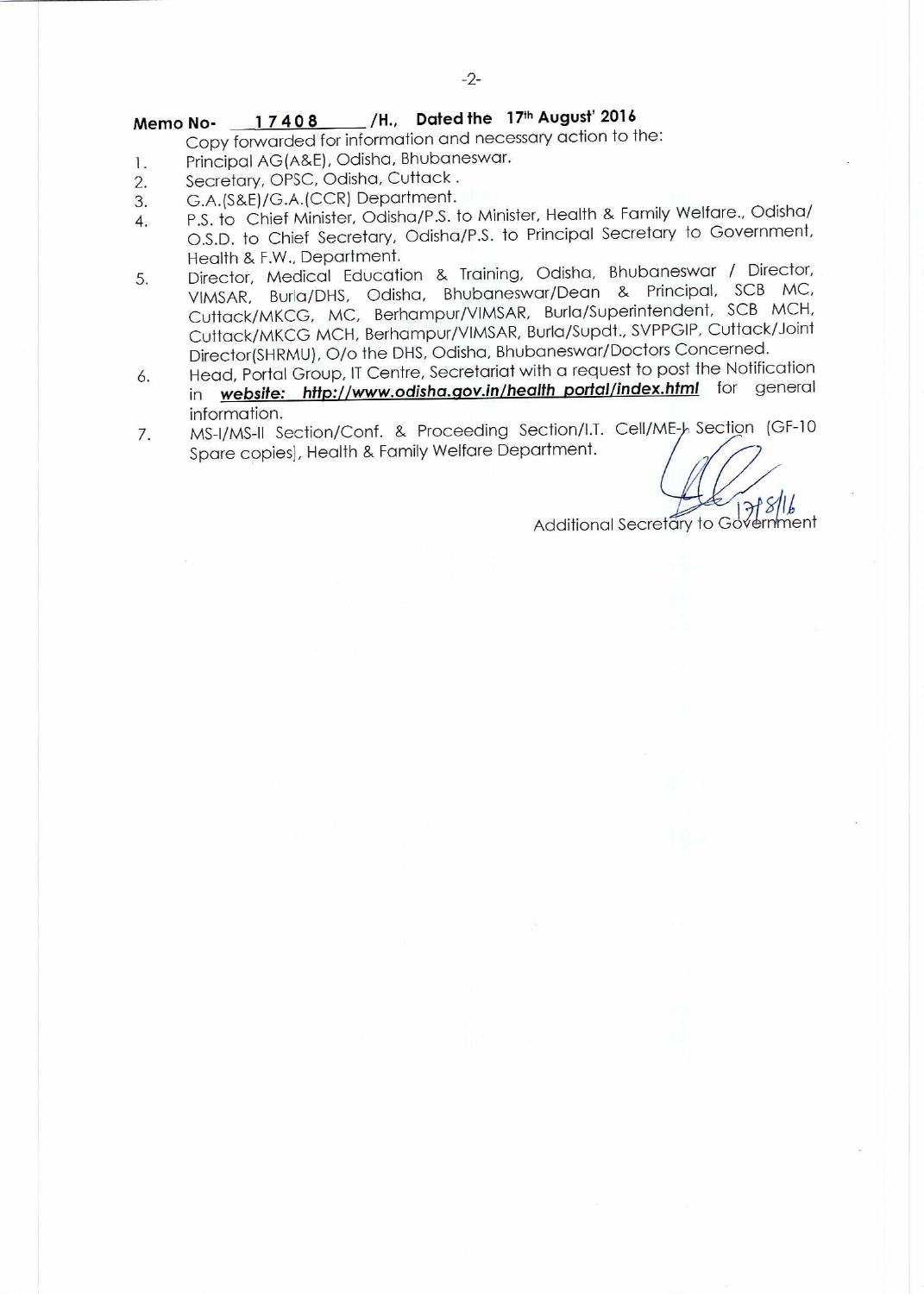#### NOTIFICATION

#### No. 17409 /H., Dated the 17th August' 2016 PT4-HFW-MEI-AP-0032-2016

On the recommendation of the Odisha Public Service Commission, the following candidates are appointed temporarily as Assistant Professor in the discipline of Transfusion Medicine in the scale of pay of Rs.15,600/- to 39,100/- with AGP of Rs.8,000/- per month with other allowances as admissible from time to time on probation for a period of one year from the date of their actual joining the post or until further orders.

On such appointment, they are posted to the Medical Institutions as mentioned below against the vacant posts of Assistant Professor in the discipline of Transfusion Medicine.

| SI.<br>No. | Name of the Doctor | Category | <b>Correspondence Address</b>                                                                       | Name of the<br><b>Medical College</b><br>to which posted |
|------------|--------------------|----------|-----------------------------------------------------------------------------------------------------|----------------------------------------------------------|
|            | 2                  | 3.       | д                                                                                                   | Ċ.                                                       |
|            | Dr. Sabita Palai   | UR       | Flat No-3,<br>Sneha Health Care.<br>Kathagola Phandi Road,<br>Mangalabag, Cuttack,<br>Odisha-753001 | SCB MCH,<br>Cuttack                                      |
| 2          | Dr. Susmita Behera | UR.      | Plot No-235/3,<br>Bhagabanpur Patrapada,<br>Bhubaneswar,<br>Odisha-751019                           | MKCG MCH,<br>Berhampur                                   |

The above appointees should join their assignment within 15(fifteen) days from the date of issue of the Notification failing which, their appointment order will automatically stand cancelled.

By order of the Governor  $8|16|$ 

Additional Secretary to Government

## Memo No- 17410 /H., Dated the 17th August' 2016

- Copy forwarded for information and necessary action to the:
- 1. Principal AG(A&E), Odisha, Bhubaneswar.
- 2. Secretary, OPSC, Odisha, Cuttack .
- 3. G.A.(S&E)/G.A.(CCR) Department.
- 4. P.S. to Chief Minister, Odisha/P.S. to Minister, Health & Family Welfare., Odisha/ O.S.D. to Chief Secretary, Odisha/P.S. to Principal Secretary to Government, Health & F.W., Department.
- 5. Director, Medical Education & Training, Odisha, Bhubaneswar / Director, VIMSAR, Burla/DHS, Odisha, Bhubaneswar/Dean & Principal, SCB MC, Cuttack/MKCG, MC, Berhampur/VIMSAR, Burla/Superintendent, SCB MCH, Cuttack/MKCG MCH, Berhampur/VIMSAR, Burla/Supdt., SVPPGIP, Cuttack/Joint Director(SHRMU), 0/o the DHS, Odisha, Bhubaneswar/Doctors Concerned.
- 6. Head, Portal Group, IT Centre, Secretariat with a request to post the Notification in website: http://www.odisha.gov.in/health\_portal/index.html for general information.
- 7. MS-I/MS-II Section/Conf. & Proceeding Section/I.T. Cell/ME-I Section (GF/TO-Spare copies), Health & Family Welfare Department.

)<br>| Additional Secretary to Government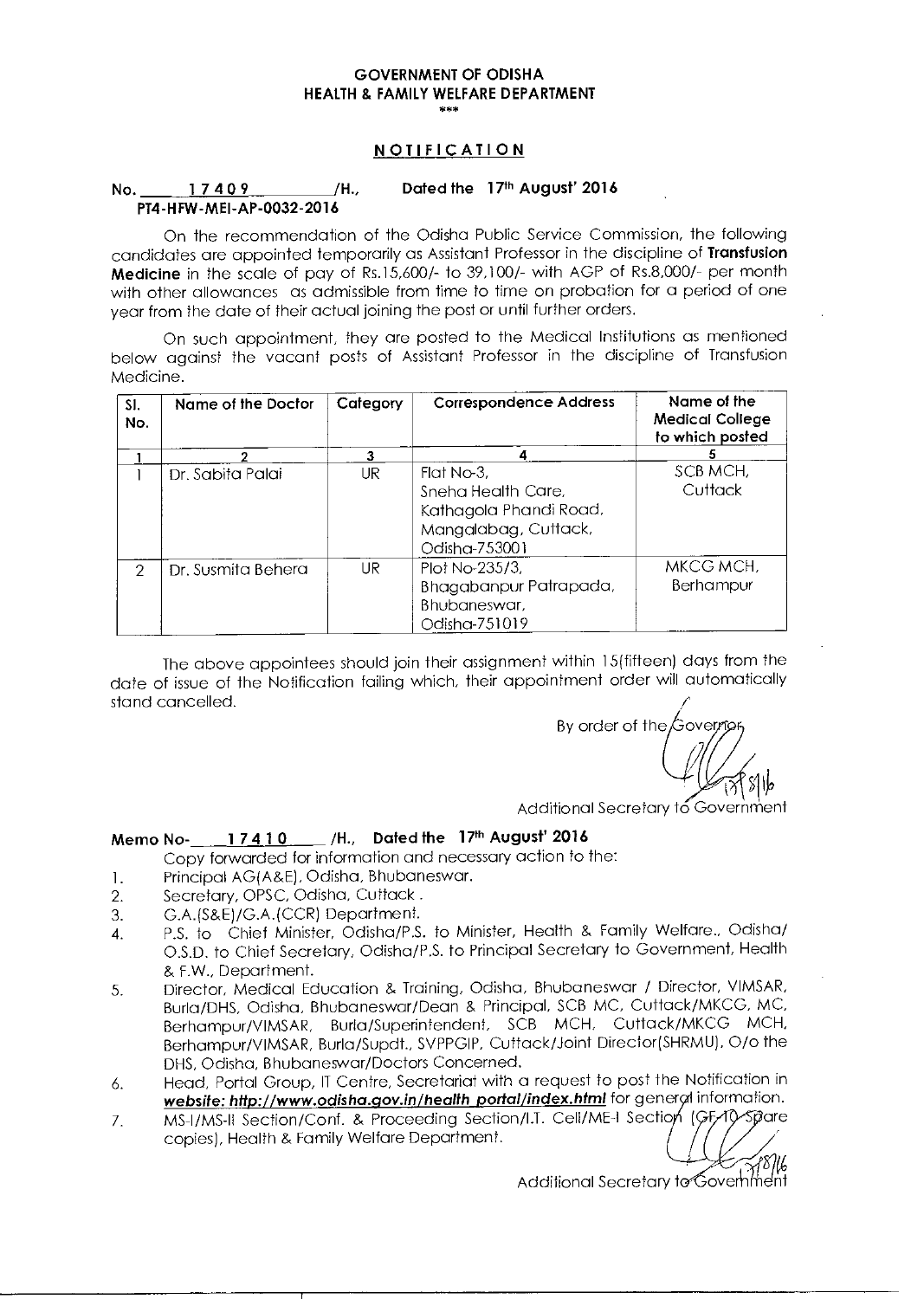

 $\epsilon$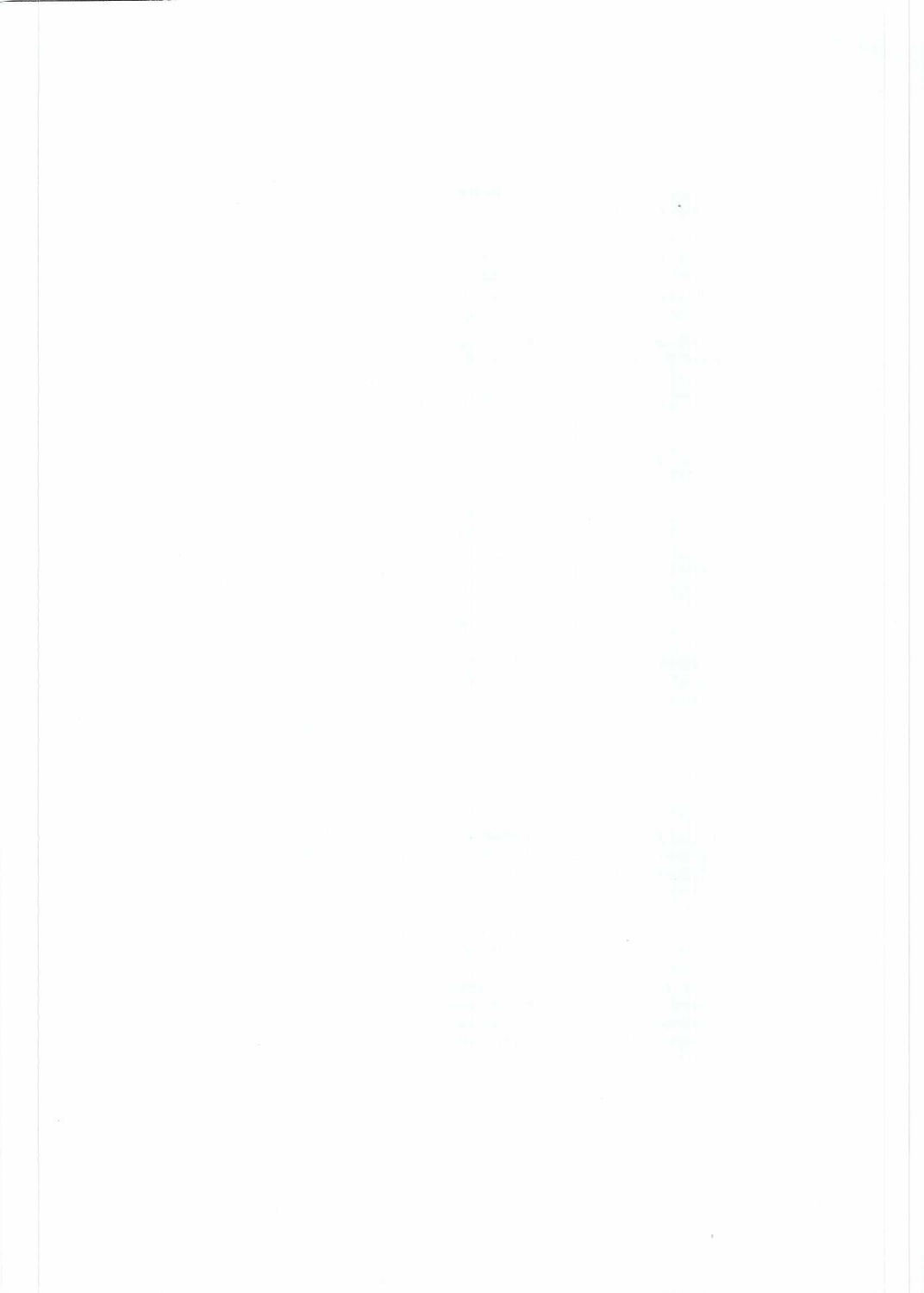### **NOTIFICATION**

# **No. 1 7 4 1 1 /H., Dated the 17"' August' 2016**

**PT4-HFW-MEI-AP-0032-2016** 

On the recommendation of the Odisha Public Service Commission, the following candidates are appointed temporarily as Assistant Professor in the discipline of **Anatomy** in the scale of pay of Rs.15,600/- to 39,100/- with AGP of Rs.8,000/- per month with other allowances as admissible from time to time on probation for a period of one year from the date of their actual joining the post or until further orders.

On such appointment, they are posted to the Medical Institutions as mentioned below against the vacant posts of Assistant Professor in the discipline of Anatomy.

| SI.<br><b>No</b> | <b>Name of the Doctor</b>     | Category     | <b>Correspondence Address</b>                                                                                 | Name of the<br>Medical<br>College to<br>which<br>posted |
|------------------|-------------------------------|--------------|---------------------------------------------------------------------------------------------------------------|---------------------------------------------------------|
| 1                | $\mathbf{2}$                  | $\mathbf{3}$ | 4                                                                                                             | 5                                                       |
| $\overline{1}$   | Dr. Madhumita Patnaik         | UR           | Flat No-101, Plot No-504,<br>Shree Residency Kanan<br>Vihar, Phase-2, Patia,<br>Bhubaneswar,<br>Odisha-751031 | SCB MCH,<br>Cuttack                                     |
| $\overline{2}$   | Dr. Santosh Kumar Sahu        | <b>SEBC</b>  | C/O-Karunakar Sa<br>Plot No-55/P, Maharshi<br>College Road, Saheed<br>Nagar, Bhubaneswar,<br>Odisha-751007    | $-dO-$                                                  |
| 3                | Dr. Niharika Padhi            | <b>UR</b>    | W/O-Prasanna Kumar<br>Parichha,<br>At-Balaji Nagar, Gosani<br>Nuagaon, Berhampur,<br>Ganjam, Odisha-760003    | MKCG MCH,<br>Berhampur                                  |
| $\overline{A}$   | Dr. Dharma Niranjan<br>Mishra | <b>UR</b>    | G-C Plot No-80,<br>Mahadev Enclave<br>Suryanagar, Unit-7,<br>Bhubaneswar,<br>Odisha-751003                    | SCB MCH,<br>Cuttack                                     |
| 5                | Dr. Manoj Kumar Naik          | <b>SEBC</b>  | C/o-Ramachandra<br>Panigrahi<br>At-Kuraitola Bank Colony,<br>Po-Sakhipara,<br>Sambalpur,<br>Odisha-768001     | MKCG MCH.<br>Berhampur                                  |

The above appointees should join their assignment within 15(fifteen) days from the date of issue of the Notification failing which, their appointment order will automatically stand cancelled.

By order of the Governor  $79811$ 

Additional Secretary to Government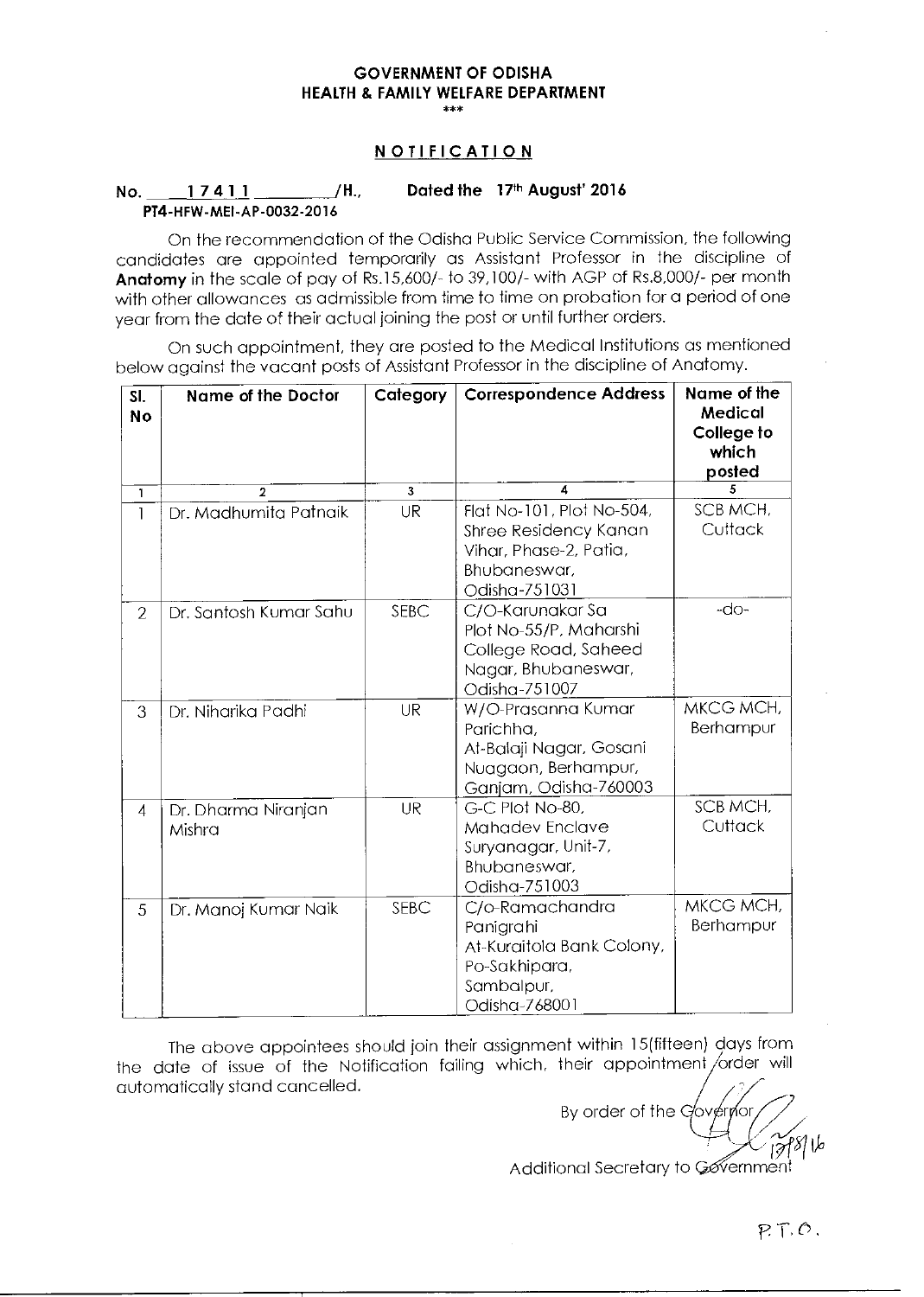## **Memo No- 1 7 4 1 2 /H., Dated the 1**7th **August' 2016**

Copy forwarded for information and necessary action to the:

- 1. Principal AG(A&E), Odisha, Bhubaneswar.
- 2. Secretary, OPSC, Odisha, Cuttack.
- 3. G.A.(S&E)/G.A.(CCR) Department.
- 4. P.S. to Chief Minister, Odisha/P.S. to Minister, Health & Family Welfare., Odisha/ O.S.D. to Chief Secretary, Odisha/P.S. to Principal Secretary to Government, Health & F.W., Department.
- 5. Director, Medical Education & Training, Odisha, Bhubaneswar / Director, VIMSAR, Burla/DHS, Odisha, Bhubaneswar/Dean & Principal, SCB MC, Cuttack/MKCG, MC, Berhampur/VIMSAR, Burla/Superintendent, SCB MCH, Cuttack/MKCG MCH, Berhampur/VIMSAR, Burla/Supdt., SVPPGIP, Cuttack/Joint Director(SHRMU), 0/o the DHS, Odisha, Bhubaneswar/Doctors Concerned.
- 6. Head, Portal Group, IT Centre, Secretariat with a request to post the Notification in **website: http://www.odisha.gov.in/health portal/index.html** for general information.
- 7. MS-I/MS-II Section/Conf. & Proceeding Section/I.T. Cell/ME-I Section (GF-10 Spare copies), Health & Family Welfare Department.

 $8116$ Additional Secretary to Government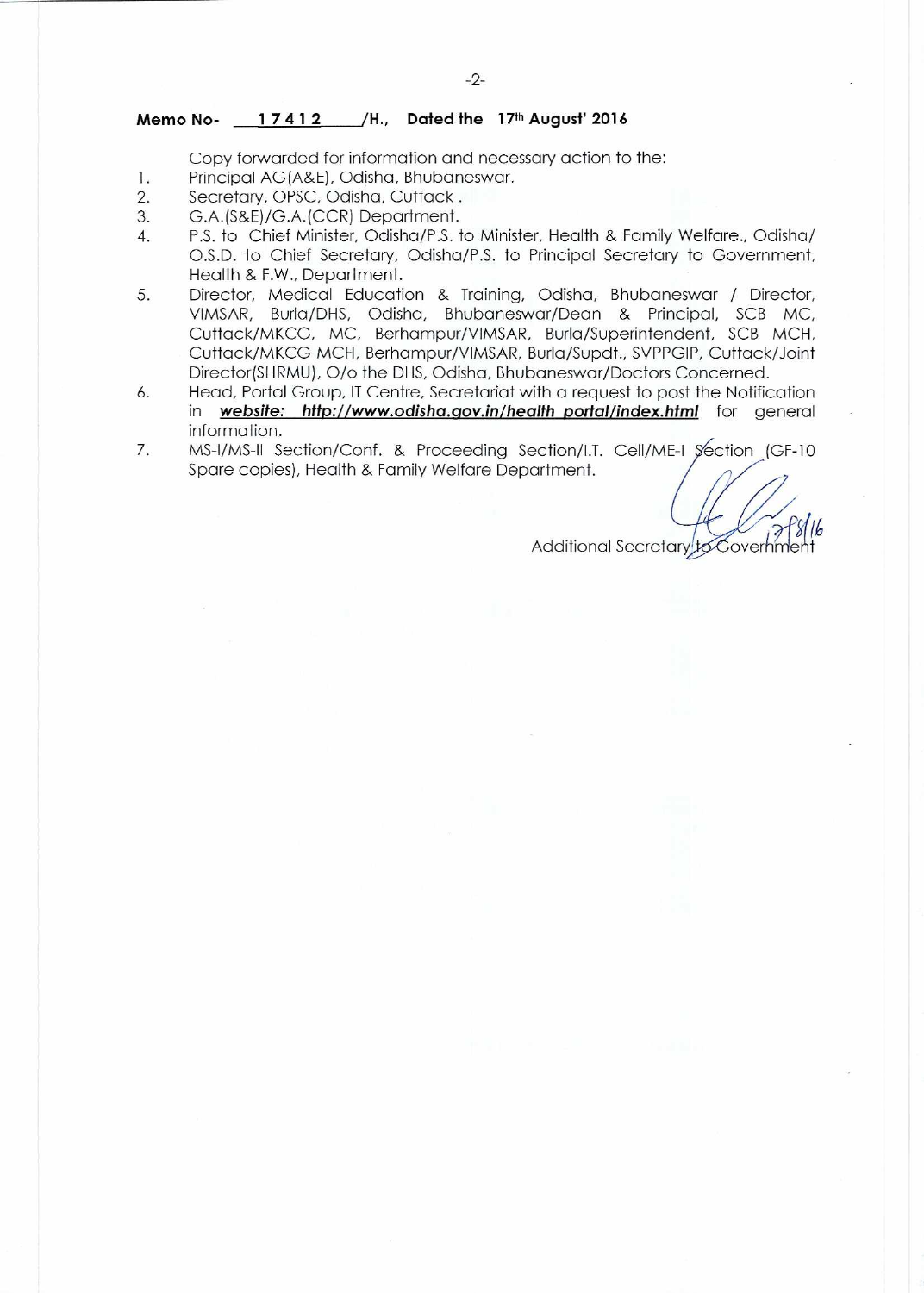#### NOTIFICATION

#### No. 1 7 4 1 3 /H., Dated the 17th August' 2016 PT4-HFW-MEI-AP-0032-2016

On the recommendation of the Odisha Public Service Commission, the following candidates are appointed temporarily as Assistant Professor in the discipline of Neuro Surgery in the scale of pay of Rs.15,600/- to 39,100/- with AGP of Rs.8,000/- per month with other allowances as admissible from time to time on probation for a period of one year from the date of their actual joining the post or until further orders.

On such appointment, they are posted to the Medical Institutions as mentioned below against the vacant posts of Assistant Professor in the discipline of Neuro Surgery.

| SI.<br>No.     | <b>Name of the Doctor</b> | Category | Correspondence<br><b>Address</b>                                                               | Name of the<br>Medical<br>College to<br>which<br>posted |
|----------------|---------------------------|----------|------------------------------------------------------------------------------------------------|---------------------------------------------------------|
| $\mathbf{1}$   | $\overline{2}$            | 3        | 4                                                                                              | 5                                                       |
|                | Dr. Rabi Narayan Panda    | UR       | Qr. No-3R/4, Doctors<br>Colony, VSS Medical<br>College, Burla,<br>Sambalpur, Odisha-<br>768017 | SCB MCH,<br>Cuttack                                     |
| $\overline{2}$ | Dr. Amiya Kumar Gouda     | UR       | HIG 148, Kanan Vihar,<br>Phase-1,<br>Chandrasekharpur,<br>Patia, Bhubaneswar,<br>Odisha-751029 | -do-                                                    |
| 3              | Dr. Rama Chandra Deo      | UR       | Narayan Mishra Lane,<br>Mahatab Road.<br>Po-Arunoday Market,<br>Cuttack,<br>Odisha-753012      | MKCG MCH,<br>Cuttack                                    |

The above appointees should join their assignment within 15/fifteen) days from the date of issue of the Notification failing which, their appointment order will automatically stand cancelled.

By order of the Governor

Additional Secretary 16 Government

P.T.0: